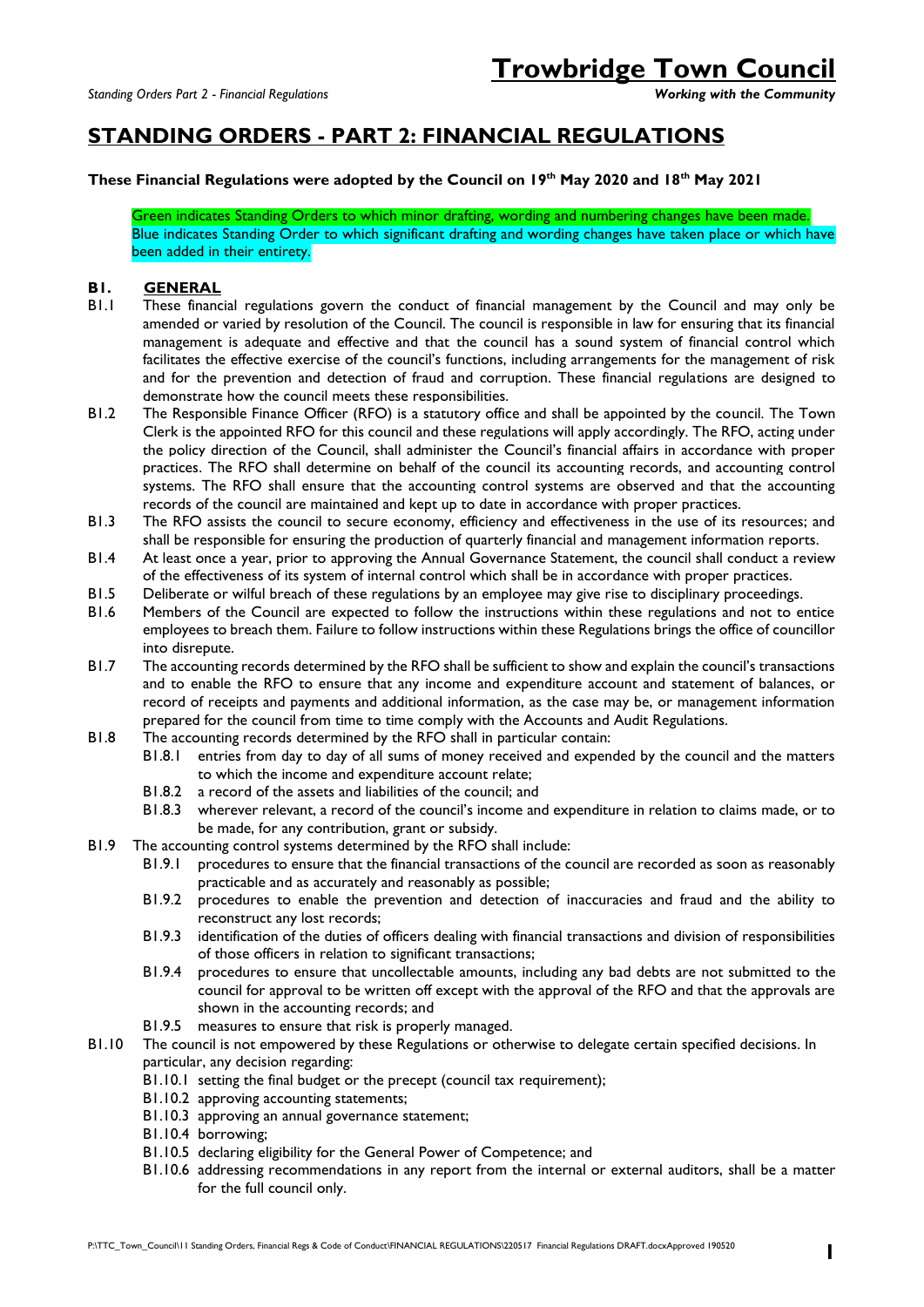# **Trowbridge Town Council**

#### B1.11 In addition the council must:

- B1.11.1 determine and keep under regular review the bank mandate for all council bank accounts;
- B1.11.2 approve any grant or a single commitment in excess of £5,000; and
- B1.11.3 in respect of the annual salary for any employee have regard to recommendations about annual salaries of employees made by the relevant committee in accordance with its terms of reference.
- B1.12 In these financial regulations, references to the Accounts and Audit Regulations or 'the regulations' shall mean the regulations issued under the provisions of section 27 of the Audit Commission Act 1998, or any superseding legislation, and then in force unless otherwise specified. In these financial regulations the term 'proper practice' or 'proper practices' shall refer to guidance issued in *Governance and Accountability for Local Councils - a Practitioners' Guide (England)* issued by the Joint Practitioners Advisory Group (JPAG), available from the websites of the National Association of Local Councils (NALC) and the Society for Local Council Clerks (SLCC).

#### **B2. ANNUAL ESTIMATES & BUDGET**

#### B2.1 **Annual Estimates**

- B2.1.1 Detailed estimates of all income and expenditure on revenue services, and receipts and payments on capital account, shall be prepared by  $31<sup>st</sup>$  December each year under the supervision of the RFO.
- B2.1.2 Each committee shall formulate and submit proposals to the Policy & Resources Committee in respect of revenue services and capital projects for inclusion in the capital programme to enable them to be considered at the January meeting of the Policy & Resources Committee.
- B2.1.3 The Policy & Resources Committee shall review the estimates, submit them to the Council during January in each year and shall recommend the precept to be levied for the ensuing financial year.
- B2.1.4 The Council shall, at its January meeting, decide the Precept and Council Tax Charge to be levied for the ensuing financial year and the percentage increase in the Council Tax Charge relative to the current year.
- B2.1.5 The annual capital and revenue budgets shall form the basis of financial control for the ensuing year, the RFO will supply members with copies of approved budgets and precept, the approval and distribution of which shall be recorded in the minutes of the Council.

#### B2.2 **Budgetary Control**

- B2.2.1 Expenditure on the revenue items may be incurred up to the amounts included for that class of expenditure in the approved budget.
- B2.2.2 No expenditure may be incurred which cannot be met from the amount provided in the appropriate committee revenue budget unless a virement has been approved by the Policy & Resources Committee or the Council.
- B2.2.3 The RFO shall provide the Policy & Resources Committee on a quarterly basis with a statement of income and expenditure to date under each head of the approved annual revenue and capital budgets, comparing actual with budgeted expenditure.
- B2.2.4 The RFO in consultation with the Chair of the relevant committee, may incur expenditure on behalf of the Council which is necessary to carry out any repair, replacement or other work which is of such extreme urgency that it must be done at once, whether or not there is any budgetary provision for the expenditure, subject to a limit of  $\frac{25,000}{\pi}$ . The RFO shall report the action to the appropriate committee as soon as practicable thereafter.
- B2.2.5 Where expenditure is incurred in accordance with regulation B2.2.4 above and the sum required cannot be met from savings made elsewhere within that committee's approved budget, it shall be funded from the General or Earmarked Reserve Fund subject to Council approval on the recommendation of the Policy & Resources Committee.
- B2.2.6 Unspent provisions in the revenue budget shall not be carried forward to a subsequent year unless placed in an earmarked reserve, with the approval of the Council.
- B2.2.7 No expenditure shall be incurred in relation to any capital project and no contract entered into or tender accepted involving expenditure on the capital account unless the committee concerned is satisfied that it is contained in the rolling capital programme and that the necessary capital funds are available or the requisite borrowing approval can be obtained.
- B2.2.8 All capital works shall be administered in accordance with the Council's standing orders and financial regulations relating to contracts.
- B2.2.9 Upon the approval by the Council of a programme of capital expenditure the RFO shall be authorised to submit a scheme to the appropriate spending committee and shall incorporate a statement showing the estimated cost and the probable initial and ultimate revenue charge arising as well as the method of financing recommended, and to take steps to enable land required for the purposes of the programme to be acquired in due time.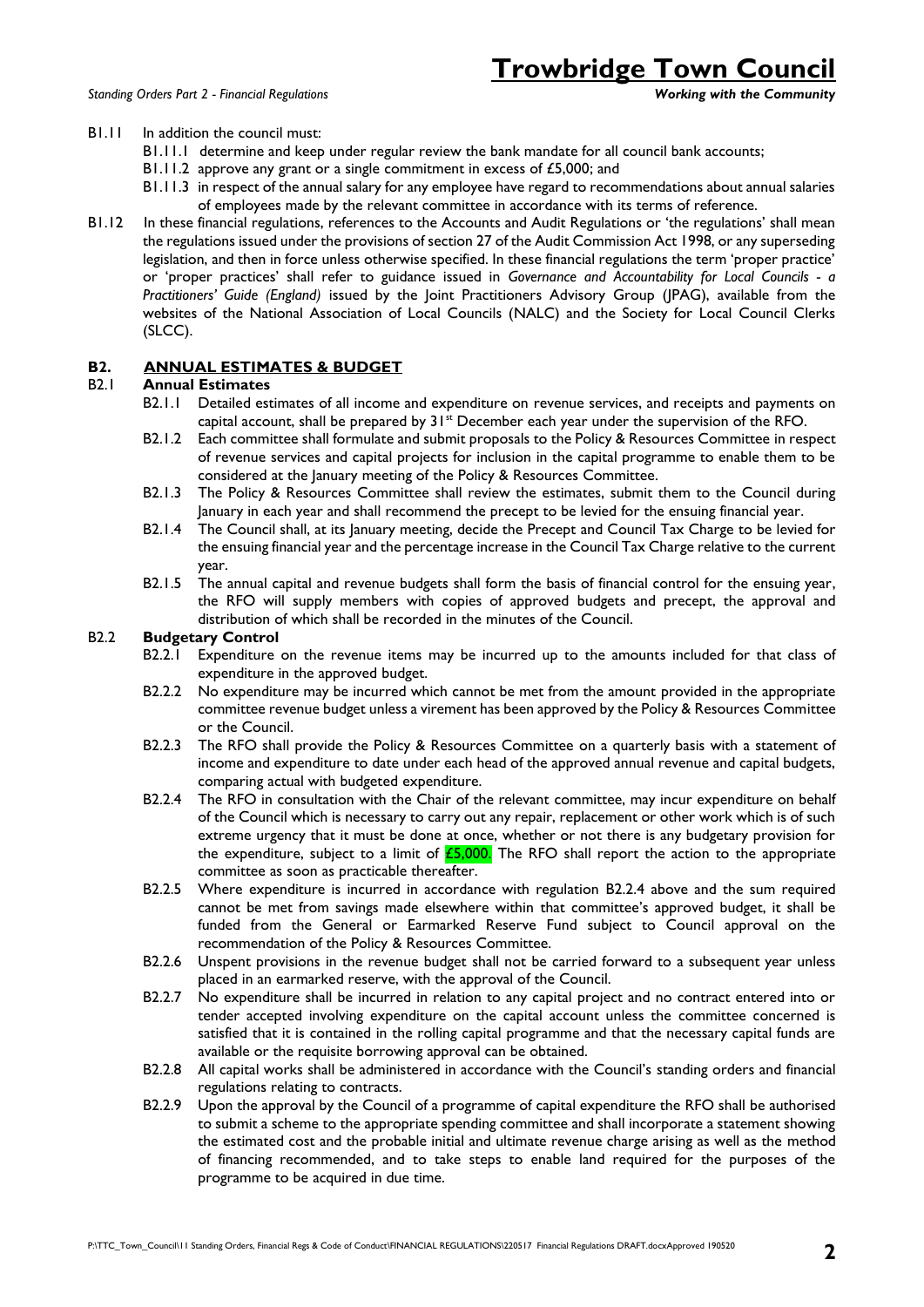- B2.2.10 Where a capital scheme is likely to exceed the approved budget by more than £2,500 it will be the responsibility of the RFO to seek a virement, or if necessary a supplementary estimate from the appropriate committee or from the Council.
- B2.2.11 If, during the progress of the scheme, it becomes apparent that the original tender sum is likely to be materially varied, either up or down, the RFO shall report the facts immediately to the appropriate committee as part of the normal project progress procedure.
- B2.2.12 In order that the Council can react to changed circumstances in a timely manner the Council's Operational Management Team shall monitor progress on capital schemes with a view to recommending the course of action appropriate both in respect of Regulation B2.2.10 and in the event of changes in the timescale during which capital works are likely to be carried out.
- B2.2.13 "Earmarked Reserves" may be included in the annual budgets to build up funds for future projects.
- B2.2.14 Committee Chairs should be advised of any intended expenditure over  $E$ 5,000 by the relevant officer.
- B2.2.15 Purchase orders are to be raised for single items over £1,000.

#### **B3. ACCOUNTING AND AUDIT**

- B3.1 All accounting procedures and financial records of the Council shall be determined by the RFO in accordance with the Accounts and Audit Regulations, appropriate guidance and proper practices.
- B3.2 On a regular basis, at least once in each quarter, and at each financial year end, two members shall be appointed to verify bank reconciliations produced by the RFO. The members shall sign the reconciliations and the original bank statements as evidence of verification. This activity shall on conclusion be reported, including any exceptions, to and noted by the council's Policy & Resources Committee.
- B3.3 The RFO shall be responsible for ensuring completion of the annual statement of accounts, annual report and any related documents of the Council contained in the Annual Return as soon as practicable after the end of the financial year and shall submit them to and report thereon to the Policy & Resources Committee and subsequently to the Council prior to 30<sup>th</sup> June each year.
- B3.4 The following principles shall be observed as closely as is practicable in connection with accounting duties.
	- B.3.4.1 The duty of providing information, calculating, checking and recording sums due to or from the Council, should be separated as completely as possible from the duty of collecting or dispersing them.
	- B3.4.2 Officers charged with the duty of examining and checking the accounts of cash transactions should not be engaged in any of those transactions.
- B3.5 The Council shall ensure that there is an adequate and effective system of internal audit of the Council's accounting, financial and other operations in accordance with proper practices. Any officer or member of the Council, shall, if the RFO or Internal Auditor requires, make available such documents of the Council which relate to their accounting and other records as appear to the RFO or the Internal Auditor to be necessary for the purpose of the audit and shall supply the RFO or the Internal Auditor with such information and explanation as the RFO or the Internal Auditor considers necessary for that purpose.
- B3.6 The Internal Auditor shall carry out the work required by the RFO, or by the Council, with a view to satisfactory completion of the Internal Auditor's Report. The Internal Auditor, who shall be competent and independent of the operations of the Council, shall report to the Council in writing on a regular basis with a minimum of one annual report in respect of each financial year. In order to demonstrate objectivity and independence, the internal auditor shall be free from any conflicts of interest and have no involvement in the financial decision making, management or control of the council.
- B3.7 The RFO shall, as soon as practicable, bring to the attention of the Council any correspondence or report from the Internal or External Auditor, unless correspondence is of a purely administrative nature.
- B3.8 Whenever any matter arises which involves, or is thought to involve, irregularities concerning cash, stores or other property of the Council or any suspected irregularity in the exercise of the functions of the Council, the Officer discovering the event (or any Officers or members aware that the following procedures had not been effected) shall immediately report it to the RFO who shall take such steps as he/she considers necessary by way of investigation and report, and shall inform the Mayor and the Chair of the Policy & Resources Committee of the situation.
- B3.9 The RFO shall make arrangements for the exercise of elector's rights in relation to the accounts including the opportunity to inspect the accounts, books and vouchers and shall display or publish any notices and statements of accounts required by the Audit Commission Act 1998, or any superseding legislation, and Accounts and Audit Regulations.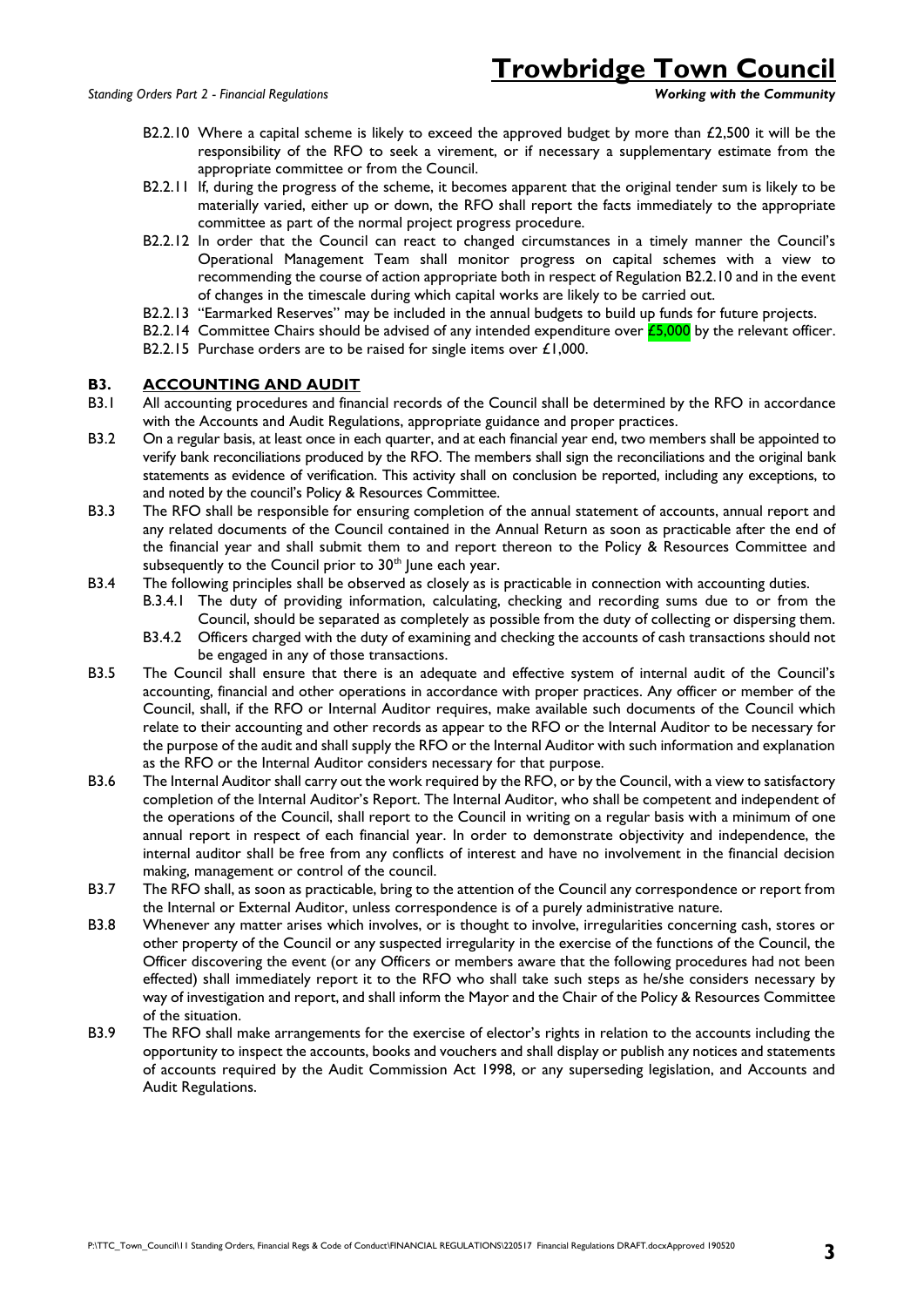**Trowbridge Town Council**<br>Working with the Community

#### **B4. BANKING AND AUTHORISATION OF PAYMENTS**

- B4.1 The Council's banking arrangements shall be made by the RFO and approved by the Policy & Resources Committee. They shall be regularly reviewed for safety and efficiency.
- B4.2 Records of payments and receipts shall be monitored and overseen by the RFO and examined by named Councillors prior to each Policy & Resources meeting at which the total payments and receipts recorded to the previous month will be reported. The examination shall be evidenced by signatures of the Councillors and if approved will be countersigned by the Mayor or Chair of the meeting.
- B4.3 Cheques/BACS drawn on the current bank account in accordance with the record of payments referred to in the previous paragraph shall be signed by two members of the Council and countersigned by the Head of Resources or in his/her absence by the Town Clerk.
- B4.4 Any changes in the recorded details of suppliers, such as bank account records, shall be approved in writing by a Member.

## **B5. INSTRUCTIONS FOR THE MAKING OF PAYMENTS**

- B5.1 The council will make safe and efficient arrangements for the making of its payments.
- B5.2 The normal methods of payment of money due from the Council, apart from Petty Cash and other payments from imprest accounts, shall be by Cheque, Standing Order, Direct Debit, On Line Banking or BACS drawn on the Council's bank account.
- B5.3 All invoices for payment shall be examined, verified and certified by the relevant Officer and the RFO. Before certifying an invoice the RFO shall satisfy himself/herself that the work, goods or services to which the invoice relates have been received, carried out, examined and approved.
- B5.4 Duly certified invoices shall be passed by the RFO to the Finance Officer who shall examine them in relation to arithmetical accuracy, authorisation and expenditure coding. The RFO will take all possible steps to ensure settlement of all invoices submitted, and which are in order, within 30 days of their receipt, or earlier subject to contract.
- B5.5 Cheques or orders for payment drawn on the bank account in accordance with the schedule as presented, shall be signed by two members of council and countersigned by the Head of Resources or Town Clerk in accordance with a resolution instructing that payment. A member who is also a bank signatory, having a connection by virtue of family or business relationships with the beneficiary of a payment, should not, under normal circumstances, be a signatory to the payment in question.
- B5.6 To indicate agreement of the details shown on the cheque or order for payment with the counterfoil and the invoice or similar documentation, the signatories shall each also initial the payment list and posting slip.
- B5.7 All payments of invoices will be recorded on the record of payments referred to in B4.2 above.
- B5.8 If thought appropriate by the council, payment for utility supplies (energy, telephone and water) and any National Non-Domestic Rates may be made by variable direct debit provided that the instructions are signed by two members and any payments are reported to council as made. The approval of the use of a variable direct debit shall be renewed by resolution of the council at least every two years.
- B5.9 If thought appropriate by the council, payment for certain items (principally salaries) may be made by banker's standing order provided that the instructions are signed, or otherwise evidenced by two members are retained and any payments are reported to council as made. The approval of the use of a banker's standing order shall be renewed by resolution of the council at least every two years.
- B5.10 If thought appropriate by the council, payment for certain items may be made by BACS or CHAPS methods provided that the instructions for each payment are signed, or otherwise evidenced, by two authorised bank signatories are retained and any payments are reported to council as made. The approval of the use of BACS or CHAPS shall be renewed by resolution of the council at least every two years.
- B5.11 If thought appropriate by the council payment for certain items may be made by internet banking transfer provided evidence is retained showing which members approved the payment.
- B5.12 The RFO may provide petty cash floats to Officers for the purpose of defraying operational and other expenses. Vouchers for payments properly authorised by line managers shall be forwarded to the Finance Officer with a claim for reimbursement, as appropriate.
	- B5.12.1 The RFO shall redeem petty cash floats by cheque. Vouchers for payments made from petty cash shall be kept to substantiate payment.
	- B5.12.2 Income received must not be paid into the petty cash float but must be separately banked, as provided elsewhere in these regulations.
	- B5.12.3 Payments to maintain the petty cash float shall be shown separately on the record of payments reported to the Council meeting, under B4.2 above.
- B5.13 No employee or councillor shall disclose any PIN or password, relevant to the working of the council or its bank accounts, to any person not authorised in writing by the council or a duly delegated committee.
- B5.14 Regular back-up copies of the records on any computer shall be made and shall be stored securely away from the computer in question, and preferably off site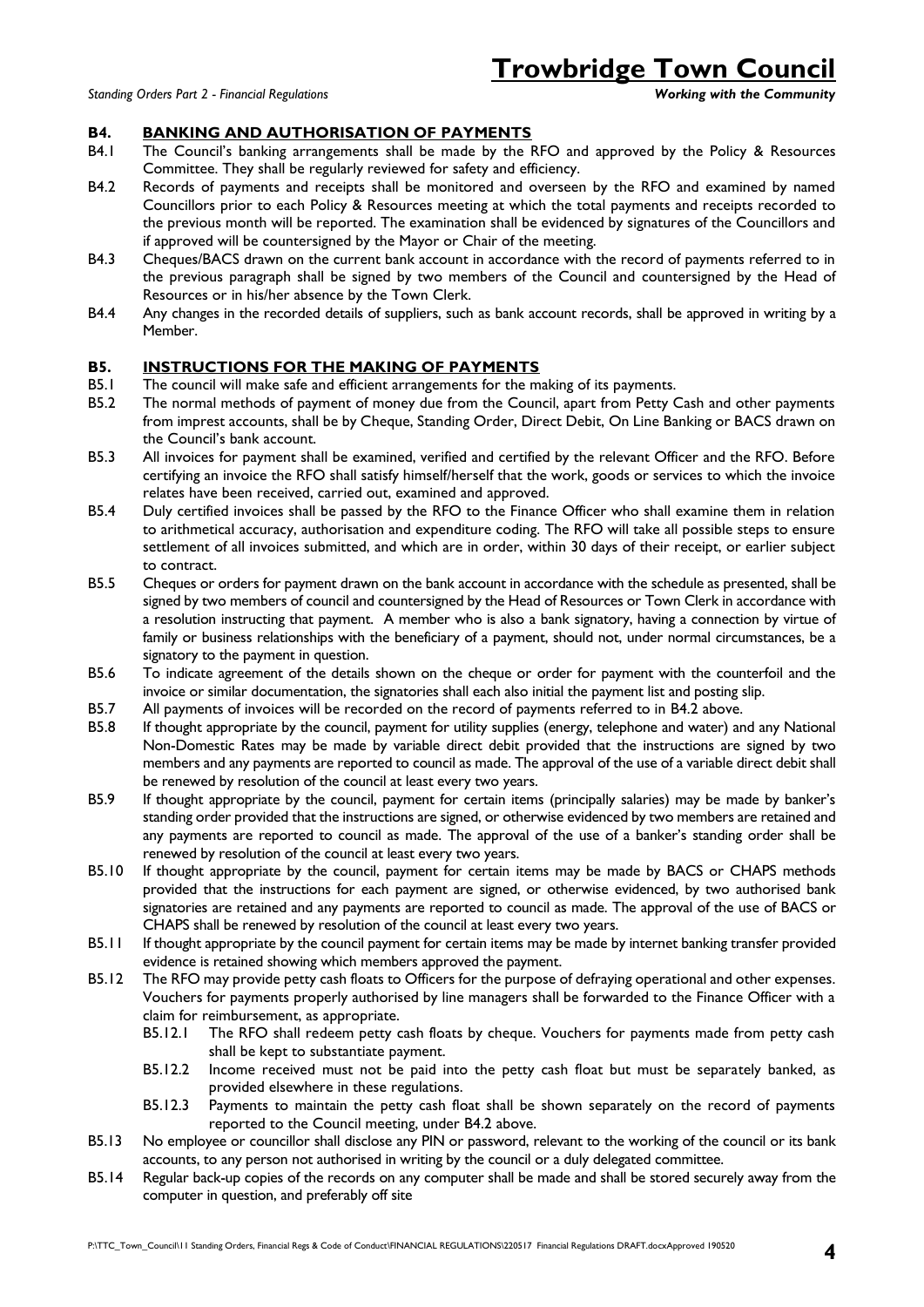*Standing Orders Part 2 - Financial Regulations Working with the Community*

# **Trowbridge Town Council**

- B5.15 The council, and any members using computers for the council's financial business, shall ensure that anti-virus, antispyware and firewall, software with automatic updates, together with a high level of security, is used.
- B5.16 Where internet banking arrangements are made with any bank, the Finance Officer shall be appointed as the Service Administrator. The bank mandate approved by the council shall identify a number of councillors who will be authorised to approve transactions on those accounts. The bank mandate will state clearly the amounts of payments that can be instructed by the use of the Service Administrator alone, or by the Service Administrator with a stated number of approvals.
- B5.17 Access to any internet banking accounts will be directly to the access page (which may be saved under "favourites"), and not through a search engine or e-mail link. Remembered or saved passwords facilities must not be used on any computer used for council banking work. Breach of this Regulation will be treated as a very serious matter under these regulations.
- B5.18 Changes to account details for suppliers, which are used for internet banking may only be changed on written hard copy notification by the supplier and supported by hard copy authority for change signed by the RFO and a member. A programme of regular checks of standing data with suppliers will be followed.

# **B6. PAYMENT OF SALARIES**

- B6.1 The payment of all salaries shall be made in accordance with payroll records and the rules of Inland Revenue PAYE and National Insurance currently operating, and salaries shall be agreed by the Council as required by Standing Order A6.4.
- B6.2 Payment of salaries and payment of deductions from salary such as may be made for tax, national insurance, pension contributions or similar statutory or discretionary deductions, must be made in accordance with the payroll records and on the appropriate dates stipulated in employment contracts, provided they are recorded on the record of payments.
- B6.3 All time records and expenses claimed thereon shall be certified by the appropriate Officer as to accuracy and countersigned by the RFO.
- B6.4 Each and every payment to employees of net salary and to the appropriate creditor of the statutory and discretionary deductions shall be recorded in a separate confidential record. This confidential record is not open to inspection or review (under the Freedom of Information Act 2000 or otherwise) other than:
	- a) by any councillor who can demonstrate a need to know;
	- b) by the internal auditor;
	- c) by the external auditor; or
	- d) by any person authorised under Audit Commission Act 1998, or any superseding legislation.
- B6.5 The total of such payments in each calendar month shall be reported with all other payments as made as may be required under these Financial Regulations, to ensure that only payments due for the period have actually been paid.
- B6.6 An effective system of personal performance management should be maintained for the officers.
- B6.7 Any termination payments shall be supported by a clear business case and reported to the council. Termination payments shall only be authorised by council.
- B6.8 Before employing interim staff the council must consider a full business case.

# **B7. LOANS AND INVESTMENTS**

- B7.1 All loans and investments shall be negotiated in the name of the Council, and shall be for a set period of time in accordance with Council policy. Changes to loans and investments should be reported to the Policy & Resources Committee and to the Council at the earliest opportunity.
- B7.2 All investments of money under the control of the Council shall be in the name of the Council.
- B7.3 Borrowings shall be affected in the name of the Council, after obtaining any necessary borrowing approval. Any application for borrowing approval shall be approved by Council as to terms and purpose.
- B7.4 All investment certificates and other documents relating thereto shall be retained under 'safe custody' arrangements made by the RFO.
- B7.5 The Council's Investment Policy, shall be in accordance with the Trustee Act 2000 and shall be reviewed on a regular basis, at least annually.

# **B8. INCOME**

- B8.1 The collection of all sums due to the Council shall be the responsibility of and under the supervision of the RFO.
- B8.2 Particulars of all charges to be made for work done, services rendered or goods supplied shall be agreed by the Council, at least annually, and notified to the RFO. The RFO shall be ultimately responsible for the collection of all accounts due to the Council.
- B8.3 The Council will review all fees and charges annually, in the light of a report submitted by the RFO.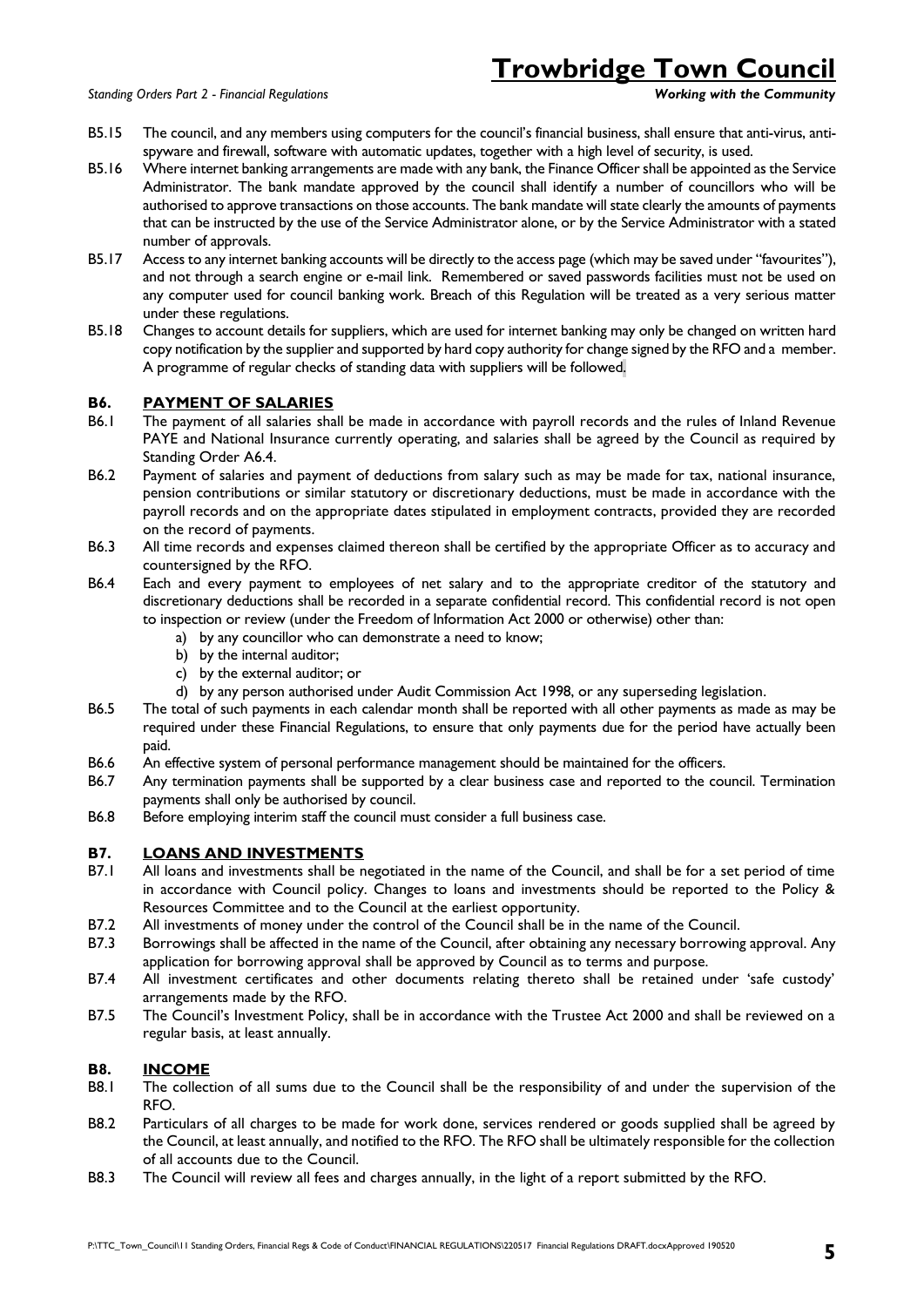# **Trowbridge Town Council**

- B8.4 Any sums found to be irrecoverable and any bad debts shall be reported to the Council and shall be written off in the year.
- B8.5 All sums received on behalf of the Council shall either be paid to the Finance Officer, under the supervision of the RFO, for banking or be banked by the Officer receiving the monies as directed by the RFO. In all cases all receipts shall be deposited with the Council's bankers with such frequency as the RFO considers necessary.
- B8.6 A reference to the related debt, or otherwise indicating the origin of each cheque and/or cash receipt, shall be entered on the paying in slip.
- B8.7 Every transfer of official money from one member of staff to another shall be signed for by the receiving officer.
- B8.8 Personal cheques shall not be cashed out of money held on behalf of the Council.
- B8.9 The Finance Officer, under the supervision of the RFO, shall promptly complete any VAT return that is required. Any repayment claim or payment due in accordance with the VAT Act 1994, section 33 shall be made at least quarterly.
- B8.10 Where any significant sums of cash are regularly received by the council, the RFO shall take such steps as are agreed by the council to ensure that more than one person is present when the cash is counted in the first instance, that there is a reconciliation to some form of control such as ticket issues, and that appropriate care is taken in the security and safety of individuals banking such cash.

## **B9. ORDERS FOR WORK, GOODS AND SERVICES**

- B9.1 An official order or letter shall be issued for all work, goods and services over £1,000, unless a formal contract is to be prepared or an official order would be inappropriate e.g. petty cash purchases, energies. Copies of orders issued shall be retained.
- B9.2 Order books shall be controlled by the RFO.
- B9.3 All officers empowered to issue orders are responsible for obtaining value for money at all times. An officer issuing an official order is to ensure as far as reasonable and practicable that the best available terms are obtained in respect of each transaction. This is usually achieved by obtaining three or more quotations or estimates from appropriate suppliers, subject to any "de minimus" provisions in Regulation B10.
- B9.4 The RFO and any other officer empowered to issue orders shall verify the lawful nature of any proposed purchase before the issue of any order and in the case of new or infrequent purchases or payments, the RFO shall ensure that the statutory authority shall be reported to the Council so that the minutes can record the power being used.
- B9.5 Certain goods and services shall be ordered centrally including the following list, which is not exhaustive, ICT services and equipment, software, consumables, stationery and utilities.

## **B10. CONTRACTS**

- B10.1 Every contract shall comply with these Financial Regulations, and no exceptions shall be made otherwise than in an emergency provided that this regulation need not apply to contracts which relate to items (B10.1.1) to (B10.1.6) below:
	- B10.1.1 for the supply of gas, electricity, water, sewerage and telephone services;
	- B10.1.2 for specialist services such as are provided by solicitors, accountants, surveyors and planning consultants;
	- B10.1.3 for work to be executed or goods or materials to be supplied which consist of repairs to or parts for existing machinery or equipment or plant;
	- B10.1.4 for work to be executed or goods or materials to be supplied which constitute an extension of an existing contract by the council;
	- B10.1.5 for additional audit work of the external auditor up to an estimated value of £500 (in excess of this sum the Clerk/RFO shall act after consultation with the Chairman and Vice Chairman of council); and
	- B10.1.6 for goods or materials proposed to be purchased which are proprietary articles and / or are only sold at a fixed price.
- B10.2 Where the council intends to procure or award a public supply contract, public service contract or public works contract as defined by The Public Contracts Regulations 2015 ("The Regulations") which is valued at £25,000 or more, the council shall comply with the relevant requirements of The Regulations<sup>1</sup>.
	- B10.2.1 The full requirements of The Regulations, as applicable, shall be followed in respect of the award of any public supply contract, public service contract or public works contract which exceed thresholds in The Regulations set by the Public Contracts Directive 2014/24/EU (which may change from time to time)<sup>2</sup>.

1

<sup>&</sup>lt;sup>1</sup> The Regulations require councils to use the Contracts Finder website to advertise contract opportunities, set out the procedures to be followed in awarding new contracts and to publicise the award of new contracts

<sup>&</sup>lt;sup>2</sup> Thresholds applicable in 2022 are:

a. For public supply and public service contracts £213,477

b. For public works contracts £5,336,937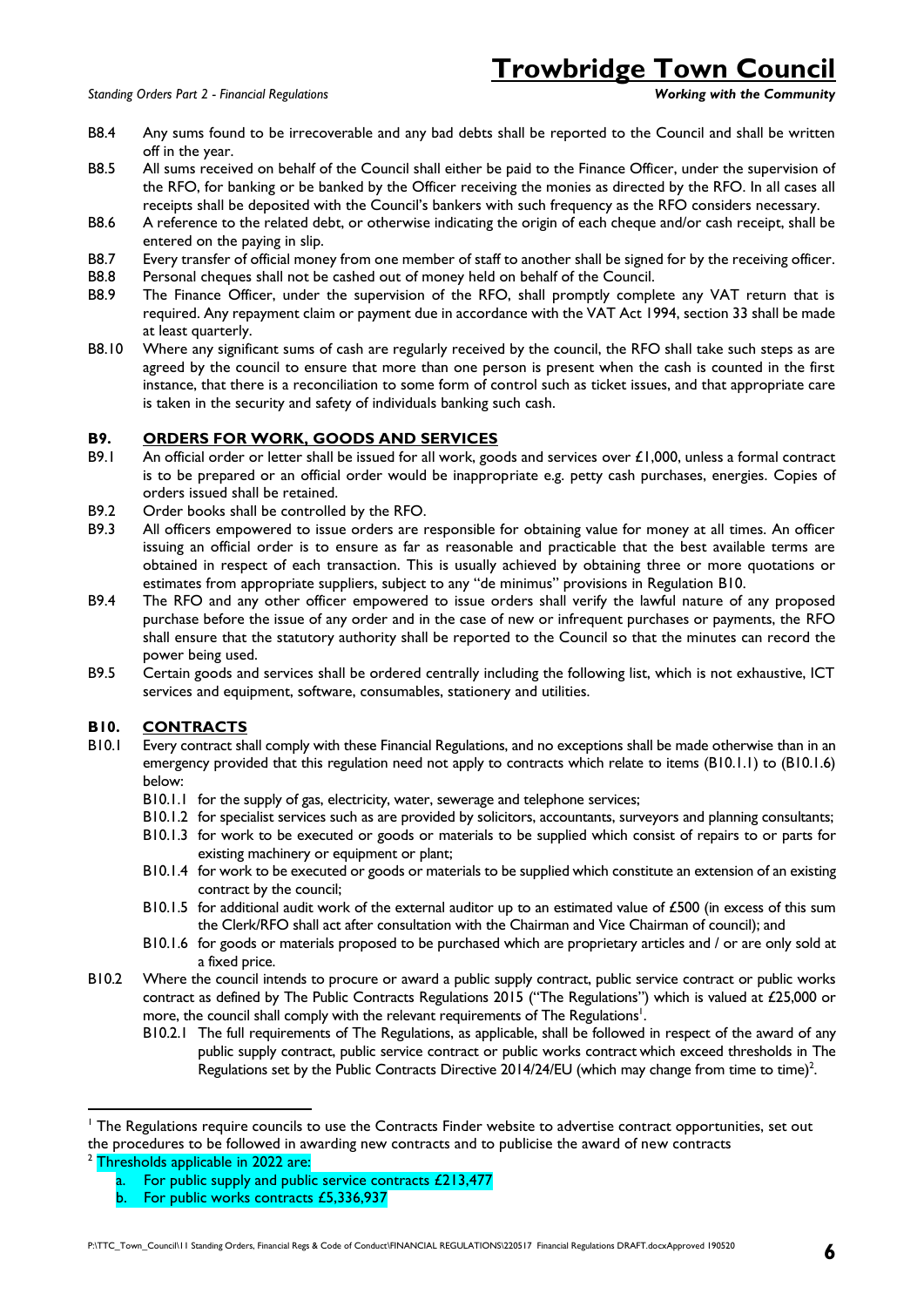# **Trowbridge Town Council**<br>Working with the Community

- B10.2.2 Contracts for which the anticipated value is as indicated below will follow the appropriate method of awarding the contract:
	- a. Up to £5,000 delegated to officers based upon obtaining at least three estimates.
	- $£5,000$  to  $£24,999$  shall be awarded without the need for open competition, based upon informal quotes but subject to approval by the appropriate committee.
	- c. Above £25,000 as required by The Regulations
- B10.2.3 When applications are made to waive financial regulations relating to contracts to enable a price to be negotiated without competition the reason shall be embodied in a recommendation to the council.
- B10.2.4 Such invitation to tender shall state the general nature of the intended contract and the Clerk shall obtain the necessary technical assistance to prepare a specification in appropriate cases. The invitation shall in addition state that tenders must be addressed to the Clerk in the ordinary course of post. Each tendering firm shall be supplied with a specifically marked envelope in which the tender is to be sealed and remain sealed until the prescribed date for opening tenders for that contract.
- B10.2.5 All sealed tenders shall be opened at the same time on the prescribed date by the Clerk in the presence of at least two members of council.
- B10.2.6 Any invitation to tender issued under this regulation shall be subject to Standing Orders and shall refer to the terms of the Bribery Act 2010.
- **B10.2.7** The council shall not be obliged to accept the lowest or any tender, quote or estimate.
- B10.2.8 Should it occur that the council, or duly delegated committee, does not accept any tender, quote or estimate, the work is not allocated and the council requires further pricing, provided that the specification does not change, no person shall be permitted to submit a later tender, estimate or quote who was present when the original decision making process was being undertaken.

#### **B11. PAYMENTS UNDER CONTRACTS FOR BUILDING OR OTHER CONSTRUCTION WORK**

- B11.1 Payments on account of the contract sum shall be made within the time specified in the contract by the RFO upon authorised certificates of the architect or other consultants engaged to supervise the contract subject to any percentage withholding as may be agreed in the particular contract.
- B11.2 Where contracts provide for payment by instalments the RFO shall maintain a record of all such payments. In any case when it is estimated that the total cost of work carried out under a contract, excluding agreed variations, will exceed the contract sum by 2.5% or more a report shall be submitted to the appropriate committee and the Council.
- B11.3 Any variation to a contract or addition to or omission from a contract must be approved by the Council and the RFO to the Contractor in writing, the appropriate committee and the Council being informed where the final cost is likely to exceed the financial provision.

#### **B12. STORES AND EQUIPMENT**

- B12.1 The officer in charge of each department shall be responsible for the care and custody of stores and equipment in that section.
- B12.2 Delivery notes shall be obtained in respect of all goods received into store or otherwise delivered and goods must be checked as regard to the order and quality and condition at the time delivery is made. The supplier should immediately be informed of any discrepancies in writing.
- B12.3 Stocks shall be kept at the minimum levels consistent with operational requirements.
- B12.4 The RFO shall be responsible for periodic checks of all stocks and stores, which will be carried out at least annually.

#### **B13. PROPERTIES, ESTATES AND OTHER ASSETS**

- B13.1 The RFO shall make appropriate arrangements for the custody of all title deeds of properties owned by the Council. The RFO shall ensure a record is maintained of all properties owned by the Council, recording the location, extent, plan, reference, purchase details, nature of the interest, tenancies granted, rents payable and purpose for which held in accordance with Accounts and Audit Regulations.
- B13.2 No tangible moveable property shall be purchased or otherwise acquired, sold, leased or otherwise disposed of, without the authority of the Council, together with any other contents required by law, save where the estimated value of any one item of tangible moveable property does not exceed £500.
- B13.3 No real property (interests in land) shall be sold, leased or otherwise disposed of without the authority of the council, together with any other consents required by law, In each case a report in writing shall be provided to council in respect of valuation and surveyed condition of the property (including matters such as planning permissions and covenants) together with a proper business case (including an adequate level of consultation with the electorate).